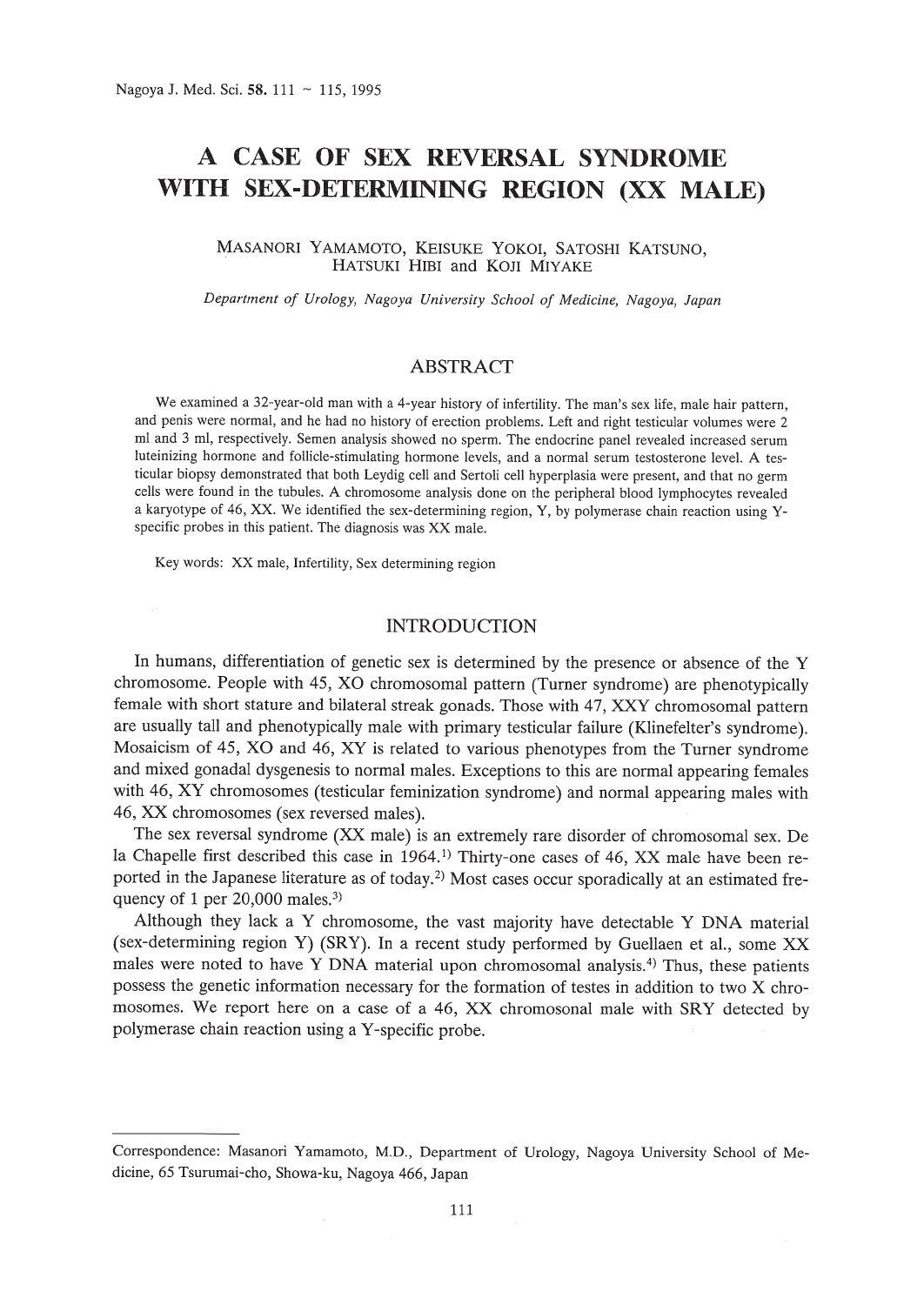### CASE REPORT

The patient was a 32-year-old man with a 4-year history of infertility. His sex life was normal and there was no history of erection problems. The man underwent a bilateral herniorrhaphy and an appendectomy when he was a child.

He was an intelligent male, with a height and weight of 161 cm and 45 kg, respectively. He had a small cervicodorsal hump, no gynecomastia, and his male hair pattern and penis were normal. His left and right testicular volumes were 2 ml and 3 ml, respectively.

Semen analysis (done three times) showed no sperm. Normal levels for viscosity, pH and seminal volume were recorded. Serum hormone levels included: testosterone: 4.15 *ng/ml*  $(2.7-10.7)$ ; follicle-stimulating hormone (FSH): and 48.9 IU/L  $(2.9-8.2)$ ; luteinizing hormone (LH):  $20.4$  IU/L  $(1.8-5.2)$ ; and prolactin:  $12.3$  *ng/ml*  $(2.0-20.0)$ . The testosterone level and adrenal function were normal, but FSH and LH levels were prominently increased. His wife had a normal menstruation cycle and was gynecologically of normal status.

Chromosomal analysis performed on the peripheral blood lymphocytes revealed 46, XX (Fig. 1). There was no evidence of mosaicism. SRY was identified by polymerase chain reaction using a Y-specific probe. This examination was performed according to Sinclair et al.'s method which has been recently reported.<sup>5)</sup> A testicular biopsy specimen revealed severely hyalinized seminiferous tubules and hyperplasia of Leydig cells. Only a few tubules contained Sertoli cells (Fig. 2).



Fig. 1. Chromosomal analysis shows Karyotype of 46, XX.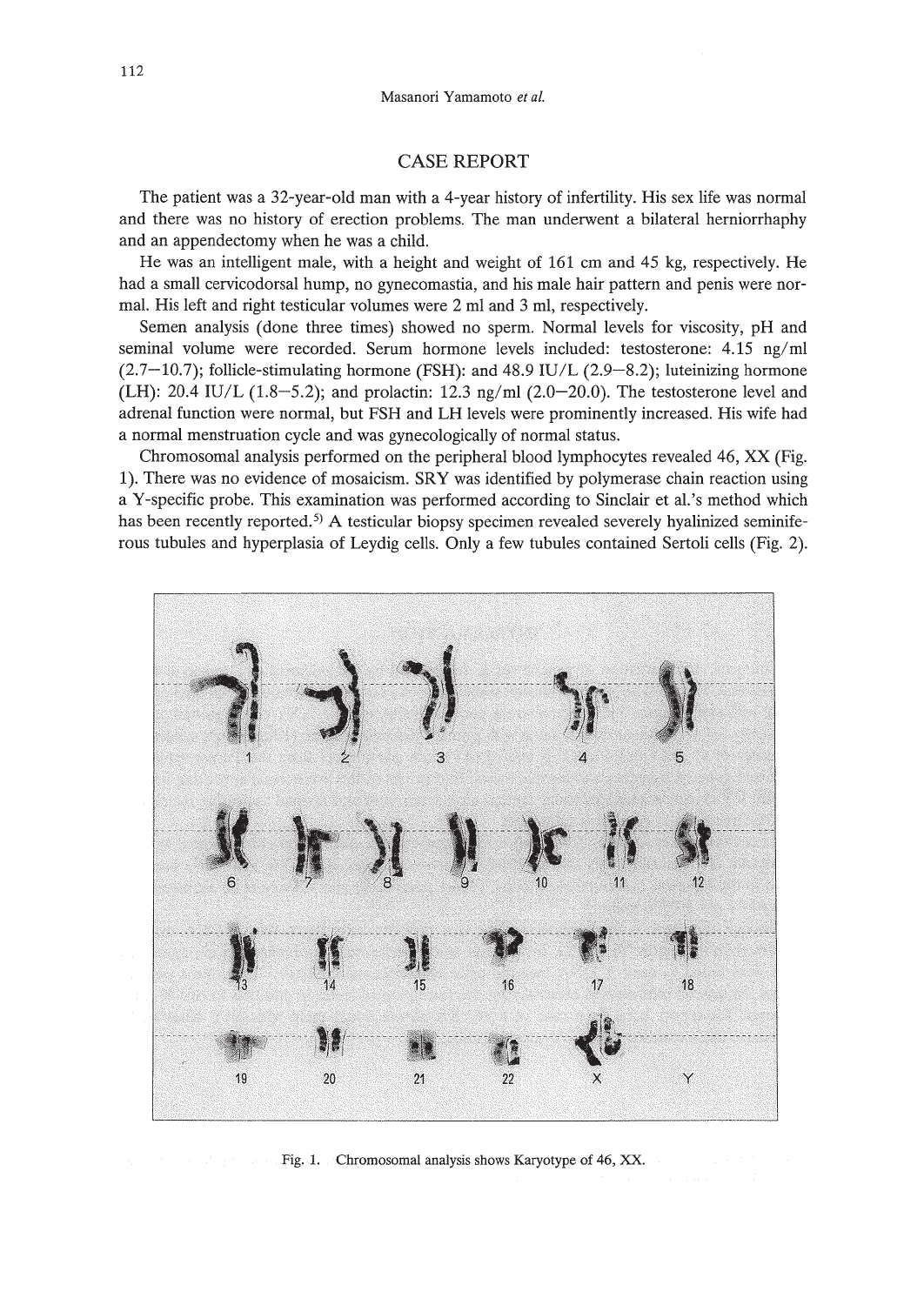

Fig. 2. Testicular biopsy shows severely hyalinized seminiferous tubules and hyperplasia of Leydig cells. Only a few tubules contain Sertoli cells (arrow).

No germinal cells were seen in the seminiferous tubules (Fig. 2).

### DISCUSSION

The sex reversal syndrome (XX male) probably represents a variant of Klinefelter's syndrome, in which the patients are phenotypically and psychosexually normal males with small testes and a small-to-normal-sized penis. Affected patients are shorter in height than average. One-third of adults have gynecomastia. All are infertile;<sup>6)</sup> hypospadias occurs in 10% and cryptorchidism in  $15\%$ .<sup>7)</sup> The XX male patients are clinically indistinguishable from those with Klinefelter's syndrome.*B)*

**In** sex reversal syndrome and testosterone may be at a low-to- normal level. FSH and **LH** are usually increased,<sup>9)</sup> and the prolactin level is normal. Semen analysis shows no sperm, and a light microscopic examination of the testes usually reveals hyalinized seminiferous tubules which contain only Sertoli cells. There is frequently Leydig cell hyperplasia. $8-10$ )

There are several theories which try to explain the etiology of this condition. According to the autosomal gene theory, the male sex determining factors are located on chromosomes other than the Y chromosome. A gonad, under the influence of this gene for maleness, would develop into a testis. $11)$ 

The mosaicism theory postulates the existence of a cell line containing a Y chromosome that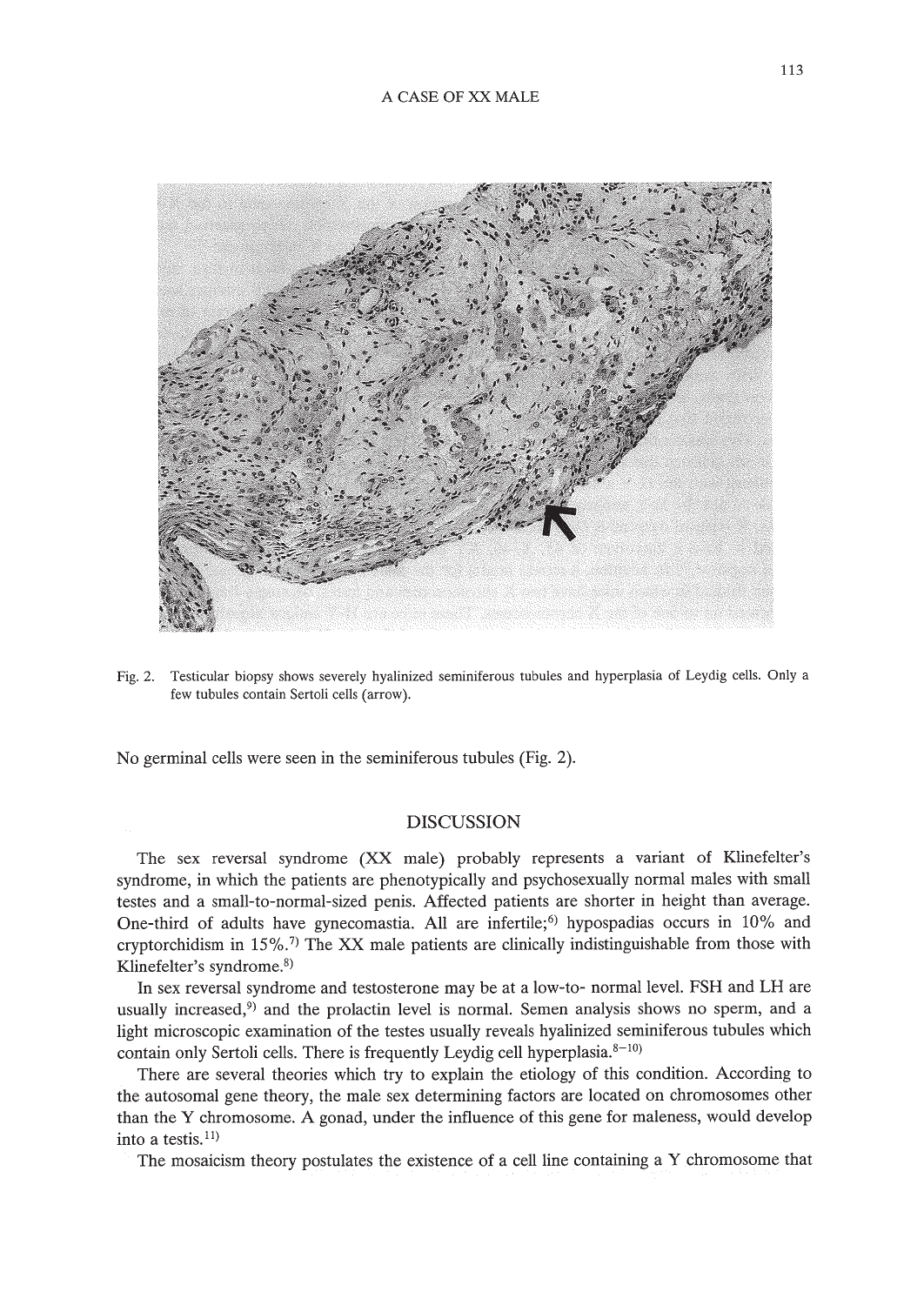was present during an early stage of development but was subsequently lost.<sup>8)</sup> The presence of Y material in the genome of XX males (described below) contradicts this theory.

The translocation ("X-Y Interchange") of a portion of the Y chromosome to the X is the most compelling theory. XX maleness is the result of a translocation during paternal meiosis, such that some of the Y's chromosome material is transferred to the X chromosome.<sup>12)</sup>

Y chromosome regulates the production of a cell surface antigen, which in turn mediates transformation of the indifferent gonad into a testis. 13) This so-called H-Y antigen was first identified in 1955, when male-to-female skin grafts were rejected in the same strain of mice in whom female-to-male skin grafts were accepted.<sup>14)</sup> It was theorized that the male-to-female graft rejection was due to a Y-situated histocompatibility gene, hence the histocompatibility-Y (H-Y) gene. Subsequently, male specific antibodies were detected in sera of female mice with male skin grafts, and assays for quantifying H-Y antigen were developed. Using these assays, it was discovered that the presence of a testis resulted in serologically detectable levels of H-Y antigen. This was confirmed in normal and intersex patients as well as in males of other species. Thus, it was believed that the H-Y gene was the testis-determining gene.<sup>13)</sup>

Problems with the H-Y antigen theory have developed, however, raising the question as to whether or not the H-Y antigen is in fact, the testis determining factor. A number of women with 45, X gonadal dysgenesis have been found to be  $H-Y$  antigen positive.<sup>15</sup> And one patient reported to have a karyotype of 45, X/46, XY and bilateral intra-abdominal testes as H-Y antigen negative. 16) In addition, a mouse model for the male sex reversal syndrome (XX male) has been studied in which mice have two X chromosomes and testes, because a fragment of Y is translocated on to one of the X chromosomes. These mice are H-Y antigen negative and azoospermic. On the basis of this work, it has been suggested that the H-Y antigen does not determine testis formation, but may play a role in spermatogenesis.<sup>17)</sup>

Currently, Vergnaud and Anderson are attempting to localize the testis-determining factor by chromosomal analysis of a series of XX males. They have found that 12 of 19 XX males studied have evidence of Y DNA material, and that a certain portion of the Y chromosome is common in all XX males studied thus far.<sup>18-19</sup>) In addition, they have studied a series of XY females to determine which portion of the Y chromosome would be deleted in these patients without testes. Based on these studies, it appears that the SRY is located distally on the short arm of the Y chromosome within segment IA (the H-Y transplant antigen has been located on the proximal portion of the long arm of the Y near the centromere).<sup>20)</sup> While further work remains to be done in localization of the SRY, it seems clear at this point that the H-Y antigen does not seem to function in the process of sex determination of the undifferentiated gonad. The H-Y antigen may play a role at a later stage of testicular development.

In conclusion, we reported a case of XX male with infertility. In this patient, SRY was identified by a polymerase chain reaction using a Y-specific probe. We determined that the undifferentiated gonad in a testis is controlled by the SRY, and that the H-Y antigen may influence the later development and normal hormonal and sperm-producing function of the testis.

#### REFERENCES

- 2) Nagai, T., Takaba, H. and Miyake, K.: A case of 46, XX male. Acta. Urol. Jap., 36, 91-95 (1990).
- 3) de la Chapelle, A.: Etiology of maleness in XX men. Hum. Genet. 58, 105-116 (1981).
- 4) Guellaen, G., Casanova, M., Bishop, C., Geldwerth, D., Andre, G., Fellous, M. and Weissenbach, J.: Human XX males with Y single-copy DNA fragments. Nature, 307,172-173 (1984).

<sup>1)</sup> de la Chapelle, A., Hortling, H., Niemi, N. and Wennestrom, J.: XX sex chromosomes in a human male: First case. Acta. Med. Scand., (suppI412) 175, 25 (1964).